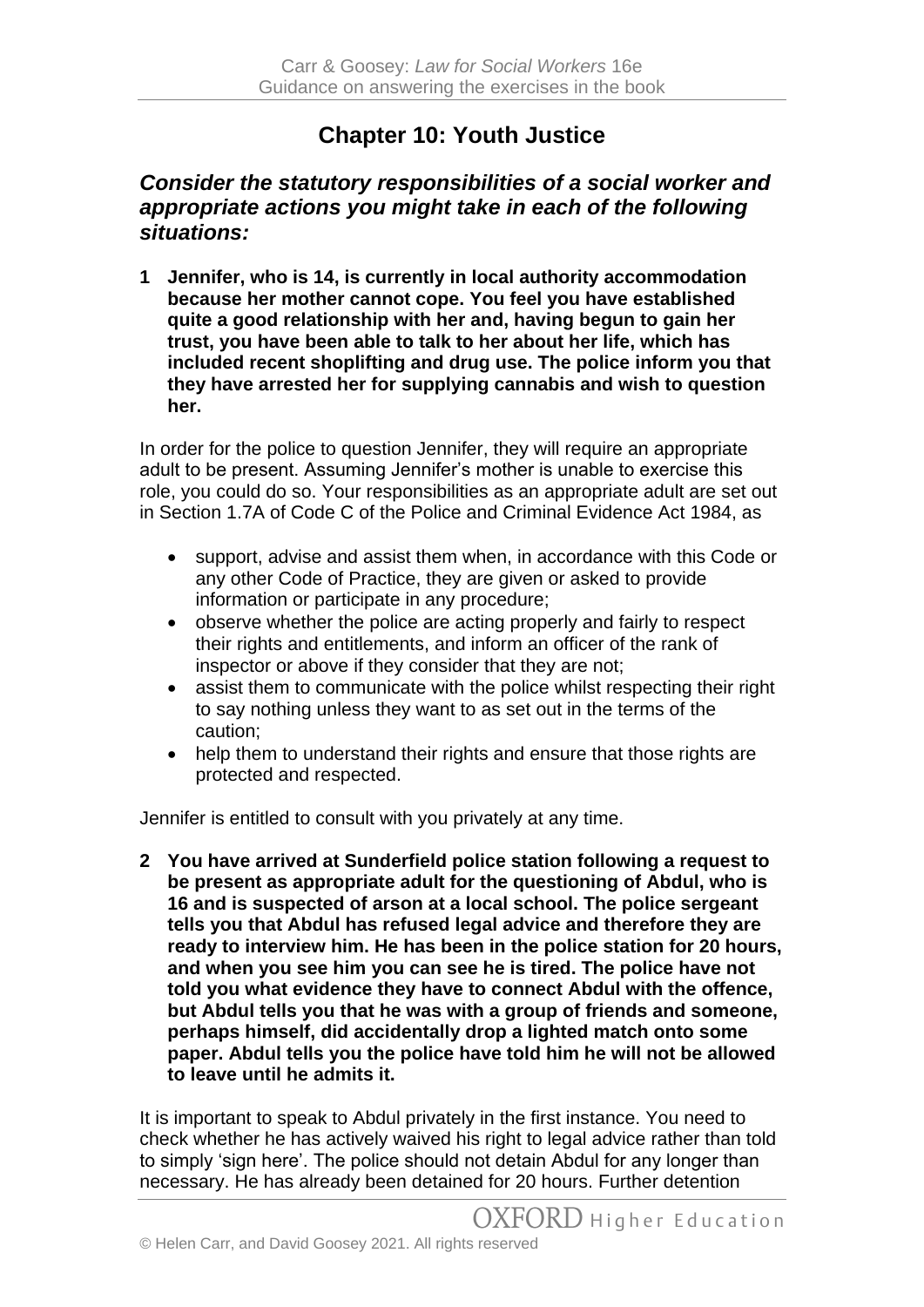beyond, 24 hours unless the offence is serious. Arson would be considered serious but detention beyond 24 hours would require consideration of:

- (a) special vulnerability;
- (b) the legal obligation to provide an opportunity for representations to be made prior to a decision about extending detention;
- (c) the need to consult and consider the views of any appropriate adult; and
- (d) any alternatives to police custody.

You will also want to inspect the custody record for Abdul to see if he has been afforded appropriate treatment whilst detained, such as adequate heating, light, toilet facilities, breaks and food. If he is right that he was told that he would not be able to leave until he has admitted the offence, then you will want to raise this matter with the custody sergeant and potentially complain. Your complaint should be noted in the custody record.

## **3 Assume Abdul has been charged. You know he has no past history of offending and comes from what you believe to be a stable family. Consider his right to bail and what will happen if bail is refused.**

Juveniles should normally be granted bail once they have been charged. The police normally consult the local authority in these circumstances but they are not legal obliged to do so.

The police can refuse bail only on grounds set out in s. 38 of PACE:

- (a) the custody officer is not satisfied of the identity or address of the person charged;
- (b) the custody officer believes that the person will not answer bail, will interfere with evidence or witnesses, cause injury to themselves or others, or damage to property;
- (c) the custody officer believes that it is necessary for the person's own protection; or
- (d) granting bail would not be in a juvenile's own interests.

If Abdul is charged and bail is refused, he or she must be brought before a court at the earliest practicable time. Until that point, s. 38(6) of PACE requires the custody officer to make arrangements for the juvenile to be taken into local authority accommodation. The subsection makes it lawful for the local authority to detain the juvenile in secure accommodation (but there is no obligation to do so). It will be up to the authority to transport the juvenile to court.

Under s. 38(6), following a refusal of bail, the custody officer can refuse to transfer the detained juvenile to local authority accommodation on one of two grounds.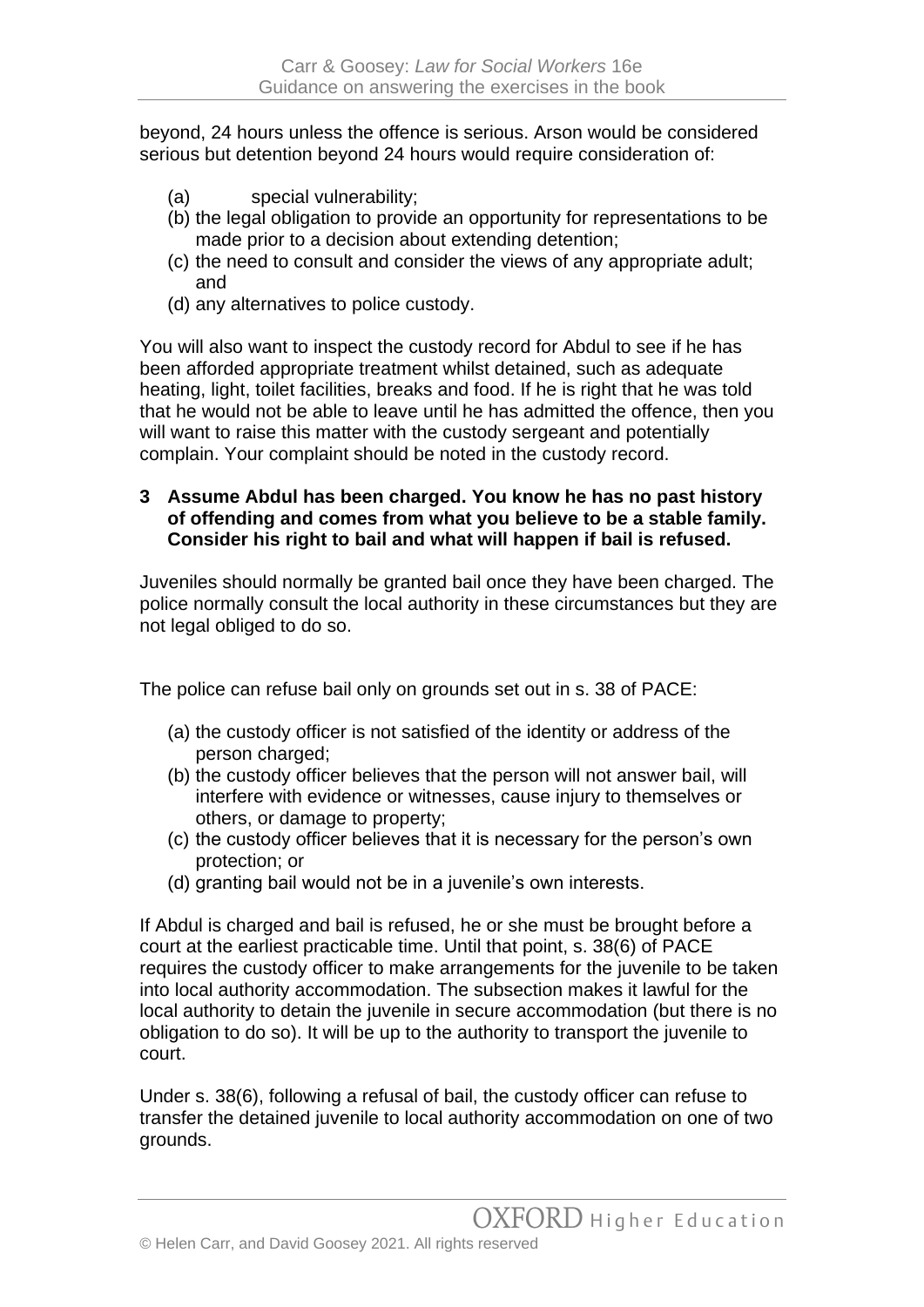- (a) If the juvenile is 15 or older, the custody officer considers that the juvenile is a danger to the public and that the local authority lacks adequate secure accommodation.
- (b) It is not practical to make the arrangements for a transfer. This should be exceptional, for example social services are on strike or the roads are blocked by snow.

The custody officer must give a certificate to this effect and may then detain the juvenile in the same way as an adult until the first court appearance; that is, in the police station (but not in a cell if this can be avoided).

## **4 If Abdul is found guilty, what opportunity would a social worker have to influence the court, and what approach might a court or courts take when deciding the appropriate sentence?**

You will be asked to provide a pre-sentence report on Abdul. The principles of sentencing are set out by the Sentencing Council is Definitive Guidelines of Sentencing Young People (March 2017). The principles are:

- The principal aim of the youth justice system (to prevent offending by children and young people), and the welfare of the child or young person
- Sentencing should be focused on the individual child not the seriousness of the offence
- Custody should always be a last resort
- Criminalising children should be avoided, better to encourage them to take responsibility for their own actions
- Account should be taken of the child not fully appreciating the effect of their actions on other people
- Children should have the opportunity to change their conduct
- Offending is often a passing phase in childhood
- The impact of punishment is likely to be felt more by a child than an adult
- Any restrictions on liberty must be proportionate to the offence.

The Guidelines go on to state how the courts should regard the welfare of the child when sentencing.

When sentencing juveniles, the courts must take account of s. 44 of the CYPA 1933:

Every court in dealing with a child or young person who is brought before it, either as an offender or otherwise, shall have regard to the welfare of the child or young person, and shall in a proper case take steps for removing him from undesirable surroundings, and for securing that proper provision is made for his education and training.

In having regard to the welfare of the child or young person, a court should ensure that it is alert to: